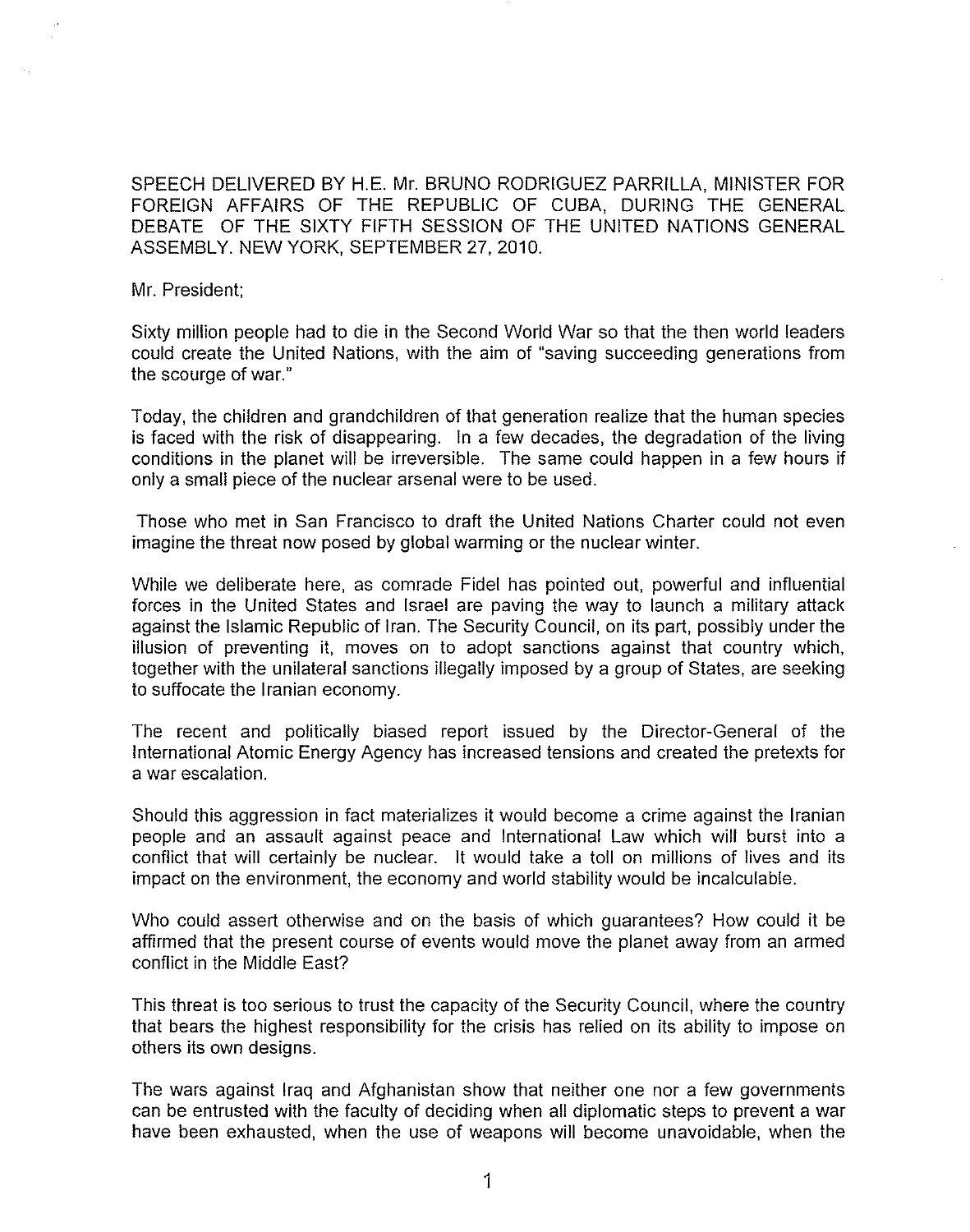death of hundreds of thousands or millions of persons and the destabilization of a big region in the planet or in all of it will be inevitable.

Sanctions, sieges and confrontation are not the way to preserve international peace and security. Quite on the contrary, dialogue, negotiations and adherence to the principle of sovereign equality of States are the only way to prevent a war.

Cuba commends and encourages the efforts carried out by countries like China, Russia, Brazil and Turkey which are trying to find a peaceful solution, and calls on the international community to support those initiatives. It is the duty of this General Assembly to officially support those efforts.

The United Nations should be radically reformed and the faculties of this General Assembly should be reinstated. It is indispensable to found the Security Council anew. It is necessary to reiterate that the United Nations Secretary-General and all other international agencies high officials, including the IAEA, have a duty with all member States, expressed in clear mandates and adopted in conformity with the UN Charter and the rules of procedure.

The serious danger posed by nuclear weapons will only disappear if they are totally eliminated and if there is a complete ban on their use. The manipulation surrounding non-proliferation based on double standards and political interests, the existence of a club of the privileged and the countries of the South denial of the right to a peaceful use of nuclear energy should cease.

We urge the United States, the main nuclear power, to stop opposing the negotiation of legally binding agreements that could rid ourselves, once and for all, of such threat within a predetermined period of time.

Given the high lethal power and the continued development of conventional weapons, we will have to struggle also for complete and general disarmament

In order to move forward in these endeavors, the Non-Aligned Movement submitted a proposal that has gone unheeded. This proposal contains a program of action that includes the creation of nuclear free zones. It is urgent to establish such zones in the Middle East, where Israel is the only country that opposes such initiative. Achieving that will truly contribute to dissipate the threats of a conflict and nuclear proliferation and achieve a lasting peace in that region.

## Mr. President;

The floods that have affected Pakistan, Central America and many other countries in different latitudes and the droughts and extreme temperatures that have lashed Russia, are a tragic reminder of the risks of climate imbalances.

In the face of such a serious risk, there shall be no selfish interests or narrow political agendas that might prevent the adoption of concrete and legally binding agreements in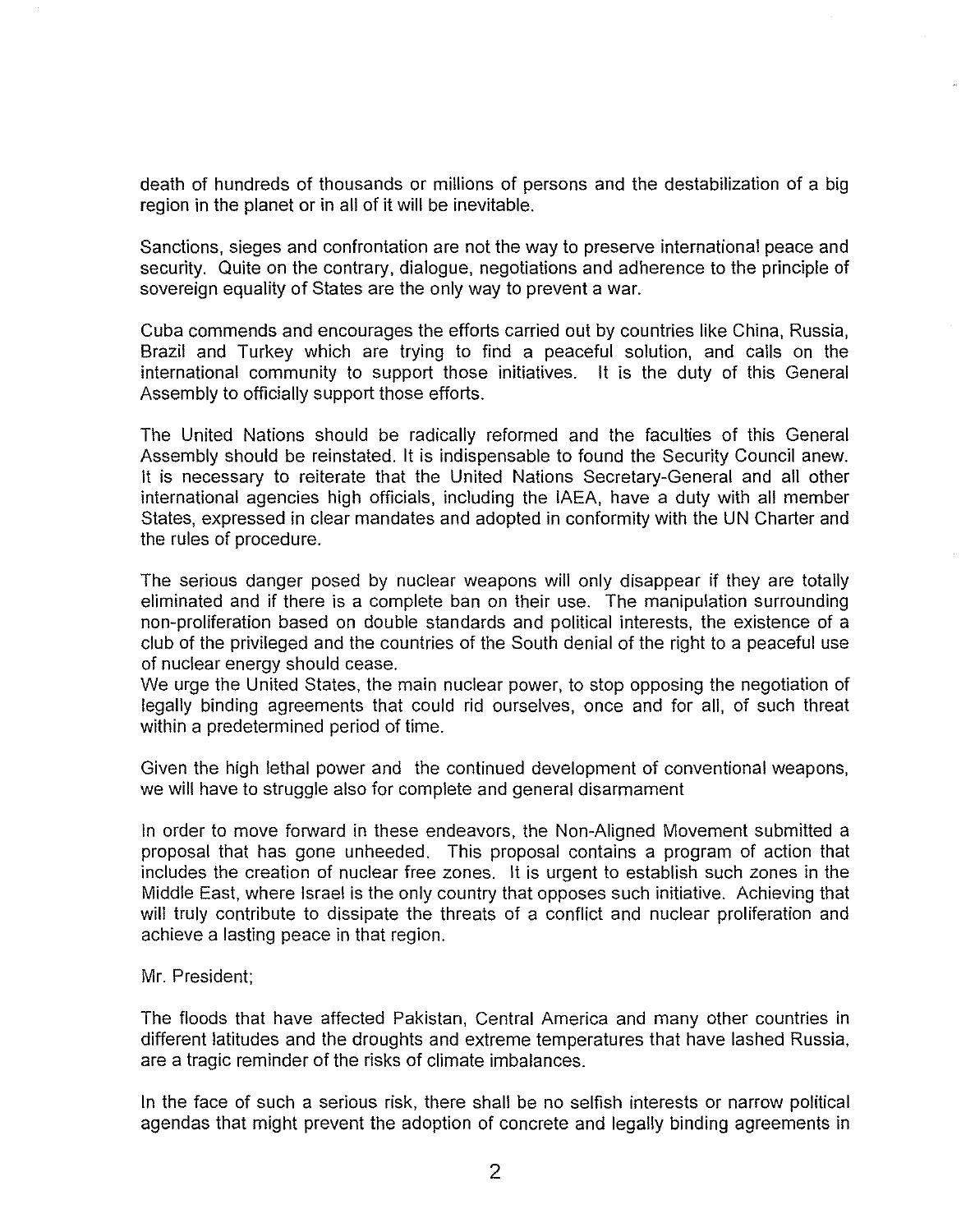the next Conference of the Parties to the United Nations Framework Convention on Climate Change. Developed countries, which bear the highest responsibility for global warming, should accept more ambitious greenhouse gases emissions reduction goals and desist from their efforts to destroy the framework established by the Kyoto Convention and Protocol.

The governments of industrialized countries would be acting in a very irresponsible way if they remain oblivious to the legitimate claims by the non-governmental organizations and social movements that were brutally repressed in Copenhagen and hardly five months ago met in Cochabamba to defend the Mother Land; or if they intend to deceive again the world's public opinion by putting the blame on the emerging economies.

## Mr. President;

We request all-out international solidarity for Venezuela, a country that is waging a struggle. The victory attained after the parliamentary elections held yesterday is an evidence of the overwhelming majority support of the people to President Chavez and the Bolivarian Revolution, coping with the US interference and the disparagement and misinformation campaigns launched by the oligarchic groups and the media empires.

Now, when the TV cameras have left from Haiti we call for the materialization of all the international assistance promises. The noble people of Haiti need resources for the reconstruction and resources for development.

## Mr. President;

The United States government is aware of Cuba's willingness to coexist in a climate of peace, respect and sovereign equality. We have expressly stated so officially and I reiterate so here on behalf of President Raul Castro.

I strongly believe that the development of relations based on International Law and the purposes and principles of the United Nations will allow Cuba and the United States to address many of their differences and resolve others. likewise, this would contribute to the creation of a proper atmosphere to try to solve the problems facing our region and, at the same time, it would significantly contribute to the advancement of the interests of our respective peoples.

The agenda for a dialogue and the initiatives for a bilateral cooperation submitted to President Obama's administration on July 14, 2009, which I publicly announced in this conference room exactly one year ago, have not been responded to as yet.

The US government has not shown their willingness to address the essential aspects of the bilateral agenda. Therefore, the official talks that were held, without any major progress, have been limited to some specific issues.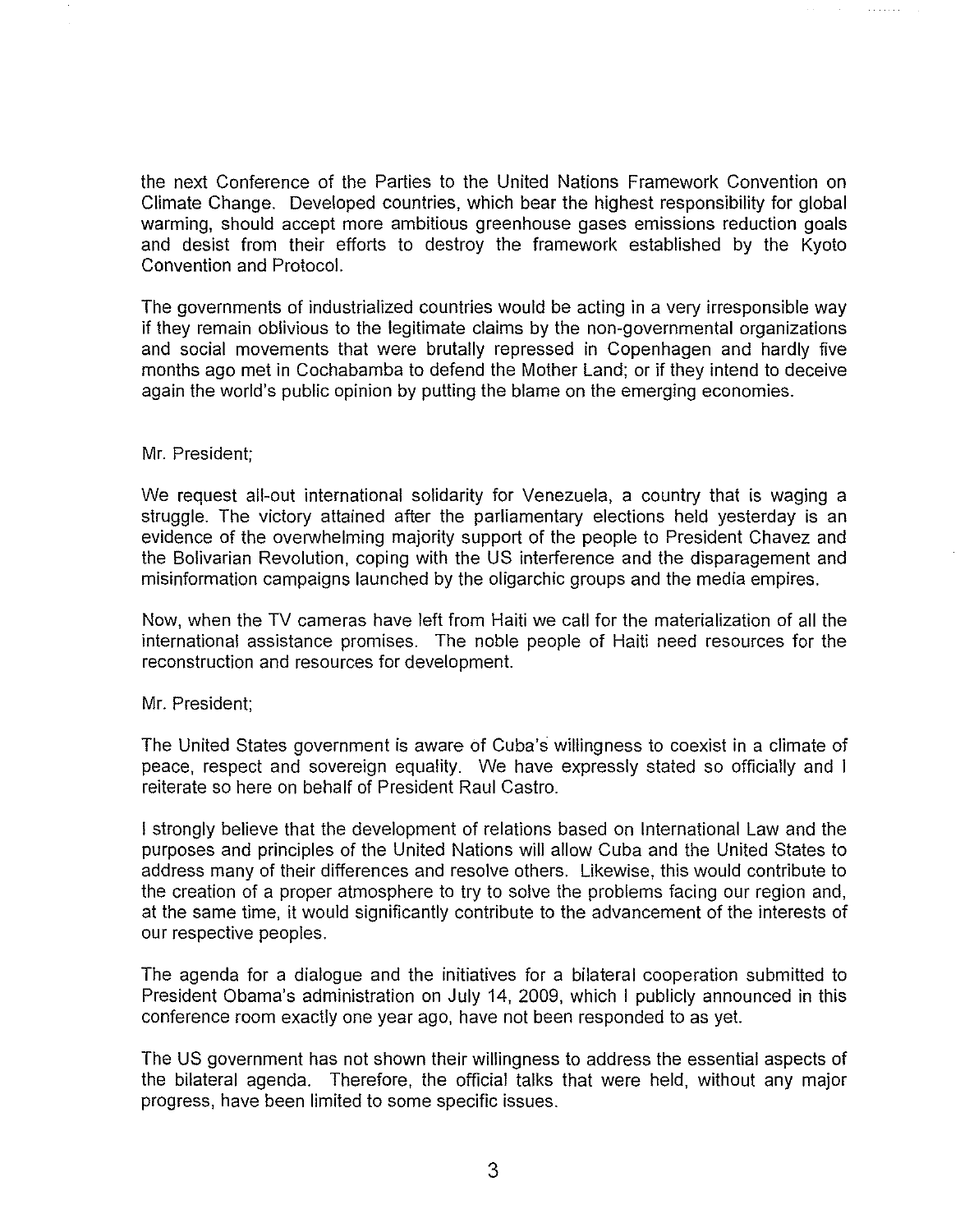Contrary to the expectations raised, even within the United States itself, the US government does not seem to rectify even the most irrational and universally rejected aspects of its policy against Cuba.

The fundamental element of our bilateral relations is the economic, commercial and financial blockade that the US government imposes against my country either directly or through the extraterritorial implementation of its laws. The blockade has been the subject of 18 resolutions which, with the almost unanimous support of all member States, have consistently called for its elimination.

However, during the last two years there has been hardly any modification to the blockade and subversion policy against Cuba, even though it is known that the President of that country is vested with enough prerogatives so as to bring about a true change, for which it can count with the overwhelming support of the majority of the US people.

For all American citizens or foreigners residing in that country, travelling to Cuba continues to be illegal.

It is impossible to sell to the United States Cuban products or products containing Cuban components or technology.

With very few exceptions, Cuba is not allowed to acquire in the United States or in any other country any product containing a fraction of American inputs or technology.

Financial transactions in US dollars, whether or not linked to Cuba, can be either confiscated or frozen and the banks involved could be fined.

Fines worth several millions are imposed on US and foreign companies for violating the blockade venal laws.

In addition to that, and openly disobeying international rules, Cuba's radio-electric space continues to be violated; radio and TV broadcasts continue to be used with subversive purposes while federal funds worth millions are allocated to bring about political instability in my country.

Part of the Cuban territory has been seized by the United States, which has imposed in Guantanamo a military base that has been turned into a center of torture beyond the jurisdiction of International Humanitarian Law.

The US migration policy towards Cuba, based on the "Cuban Adjustment Act", is a politically motivated exception that encourages illegal migration and takes a toll on human lives.

Cuba's inclusion in the spurious list of countries that sponsor international terrorism is deeply immoral.